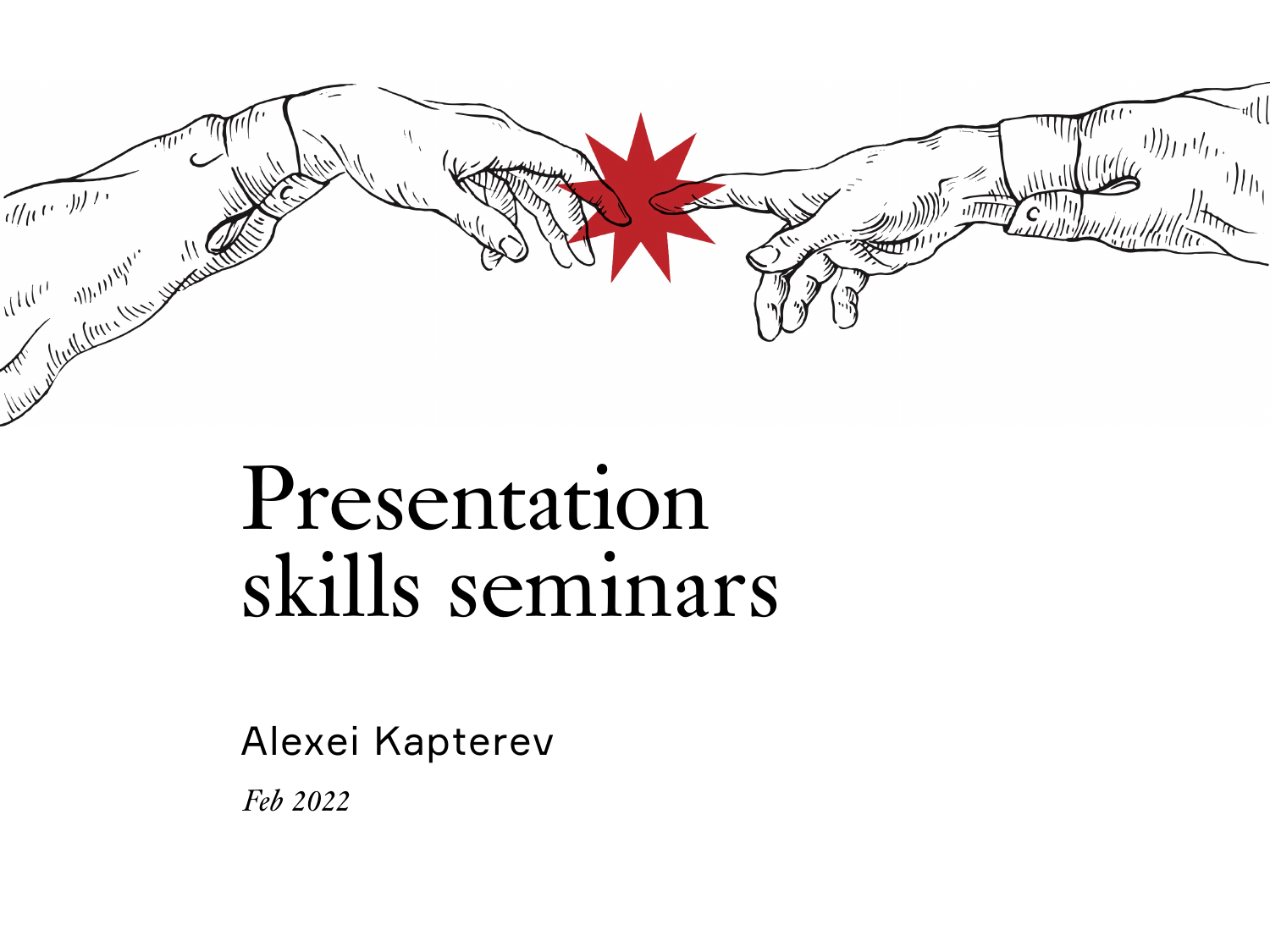

## *Module 1* STRUCTURE

#### Key objective

Learn to create a logical, coherent and motivating script for a presentation.

#### Audience

People with some or no experience in creating presentations.

#### 1. Why structure matters

People complain that presentations are either boring and confusing—or entertaining but meaningless. How can we address this problem at the level of structure?

#### 2. Four presentation genres

What do we mean when we say "presentation"? Do we mean something that is designed primarily to inform (lecturing), entertain (comedy), persuade (sales)—or make the audience think for themselves (Socratic dialogue)? How do we integrate those conflicting goals? What body language would better support what goal?

#### 3. The anatomy of presentation

Four key parts of a presentation: 1) Establishing contact, 2) Motivation 3) Exposition 4) Closing. Questions we should answer to get a working structure. We should start from a problem—but not all problem formulations are the same.

#### 4. Case studies

Structure: an unlikely secret to charisma. Things we can we borrow from Steve Jobs, Jeff Bezos and McKinsey consultants in terms of structure.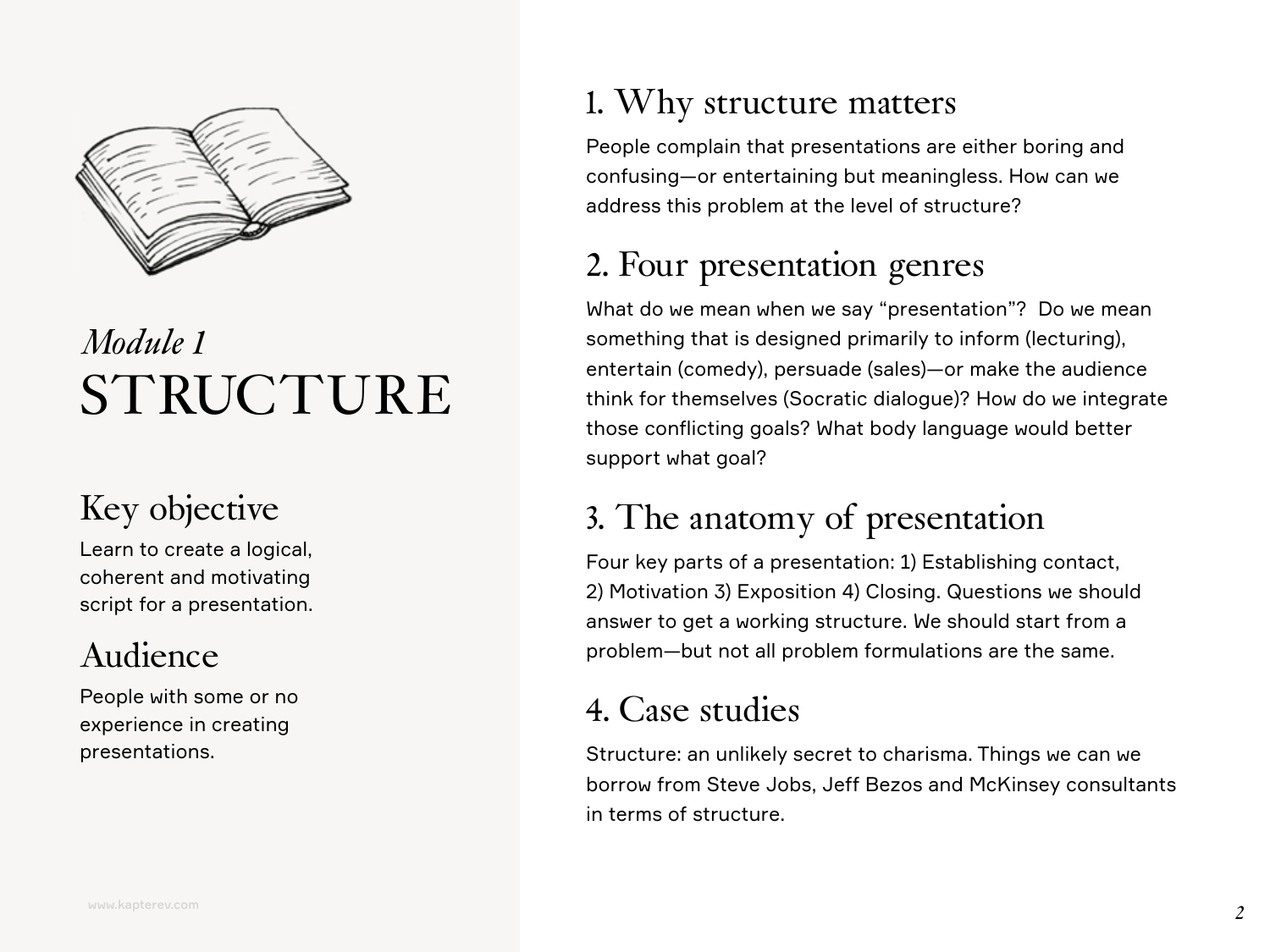

## *Module 2* DESIGN

#### Key objective

Learn to create legible, easy to understand and aesthetically pleasing slides which help the presentation rather than obstruct one.

#### Audience

People with basic knowledge of Microsoft PowerPoint or Apple Keynote.

#### 1. Design fundamentals

Design goals and priorities: aesthetics, usability and cost considerations. Why good design always begins with empathy. Fighting information overload with design.

### 2. Typography

Using font sizes, styles, indents and principles of good composition to solve the problem of "too much text". Creating visual hierarchy to communicate priorities. Fundamentals of typographic illustration.

#### 3. Pictograms and photographs

Using pictograms, drawings and photographs to illustrate key concepts. What's a "good illustration". Combining illustrations with text.

#### 4. Diagrams

Creating hierarchical, process and relational diagrams. Solving the problem of "how many blue boxes you can have on one slide before it's too much"?

#### 5. Data visualisation

Working with bar/column charts, line charts, pie charts. Why good chart design begins with a good header. Creating focus points. Removing "chart junk".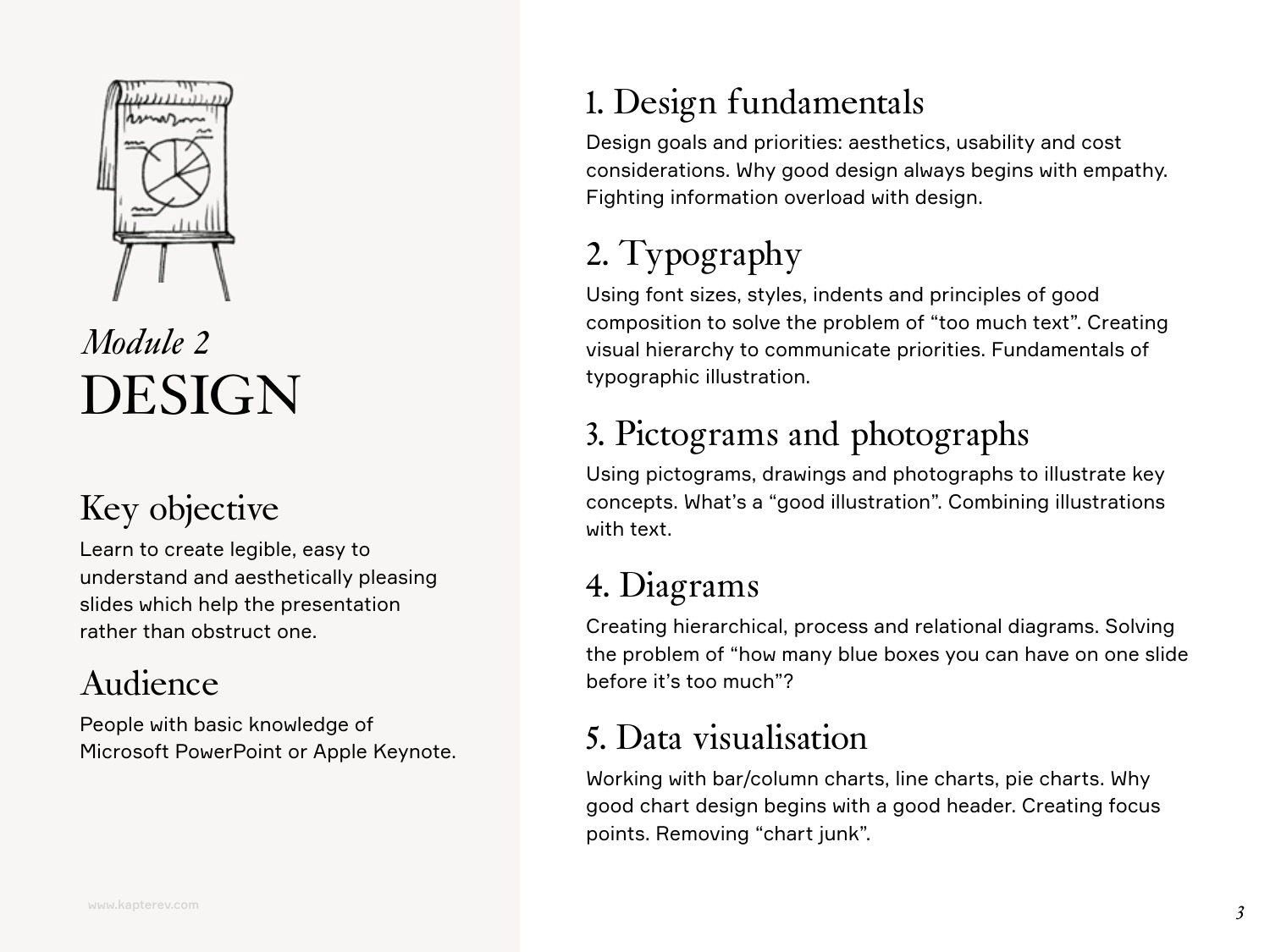

## *Module 3* FEEDBACK **SESSION**

#### Key objectives

Practice presenting, learn to give and absorb constructive feedback.

#### Audience

People any experience in delivering presentations.

#### 1. What's a "good presentation"?

How do we judge the presentation? How do we make the feedback useful? Discussing the evaluation criteria.

#### 2. Presentations

Participants should come to a seminar with a draft 7-12 minute presentation, preferably with slides. About 1.5 hours will be reserved for any additional preparation that might be needed.

#### 3. Feedback

Trainer-moderated feedback session. What really worked, what can we "steal" from the speaker? What didn't work and how we can correct that? How we can make the feedback helpful rather than hurtful?

#### 4. Analysis

What are the top three things we should all stop or start doing? Distilling typical mistakes, great discoveries and small lifehacks.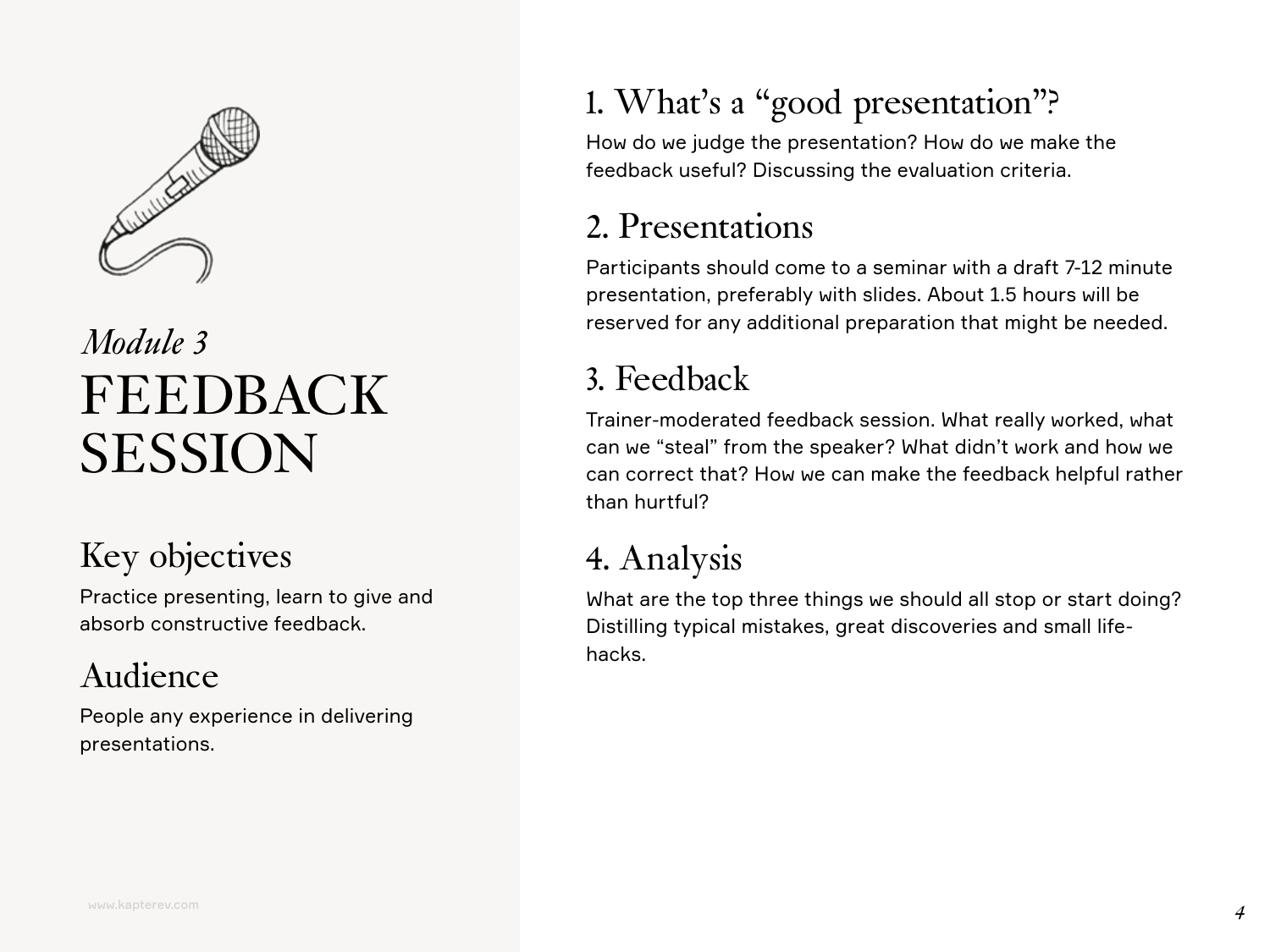

## *Module 4* CREATING A DIALOGUE

#### Key objective

Improve the quality of contact with the audience.

#### Audience

This is an advanced material for those who know how to tell a story but still want to improve.

#### 1. What is contact

From physical theatre to presentations, six things every actor (or speaker) should be able to do: take hold (get attention), push (assert), pull (ask questions), reach (ask to imagine), let go (close the presentation) and pause (well, pause).

#### 2. Body language of the audience

Facial expressions and body language is a way the audience talk to the speaker. How do we read the messages and respond to them.

#### 3. Asking questions

Four reasons to ask questions to the audience. Explaining with questions v. explaining with monologue: which works when? Planning the questions, reacting to the answers.

#### 4. Answering questions

Difference in approaches for small group v. large group. Which questions should not be answered. Reacting to the intent rather than to the surface formulation. Cooperative answering: what would I answer to a friend? Even if I don't know the answer how can I still be helpful to the person and the group?